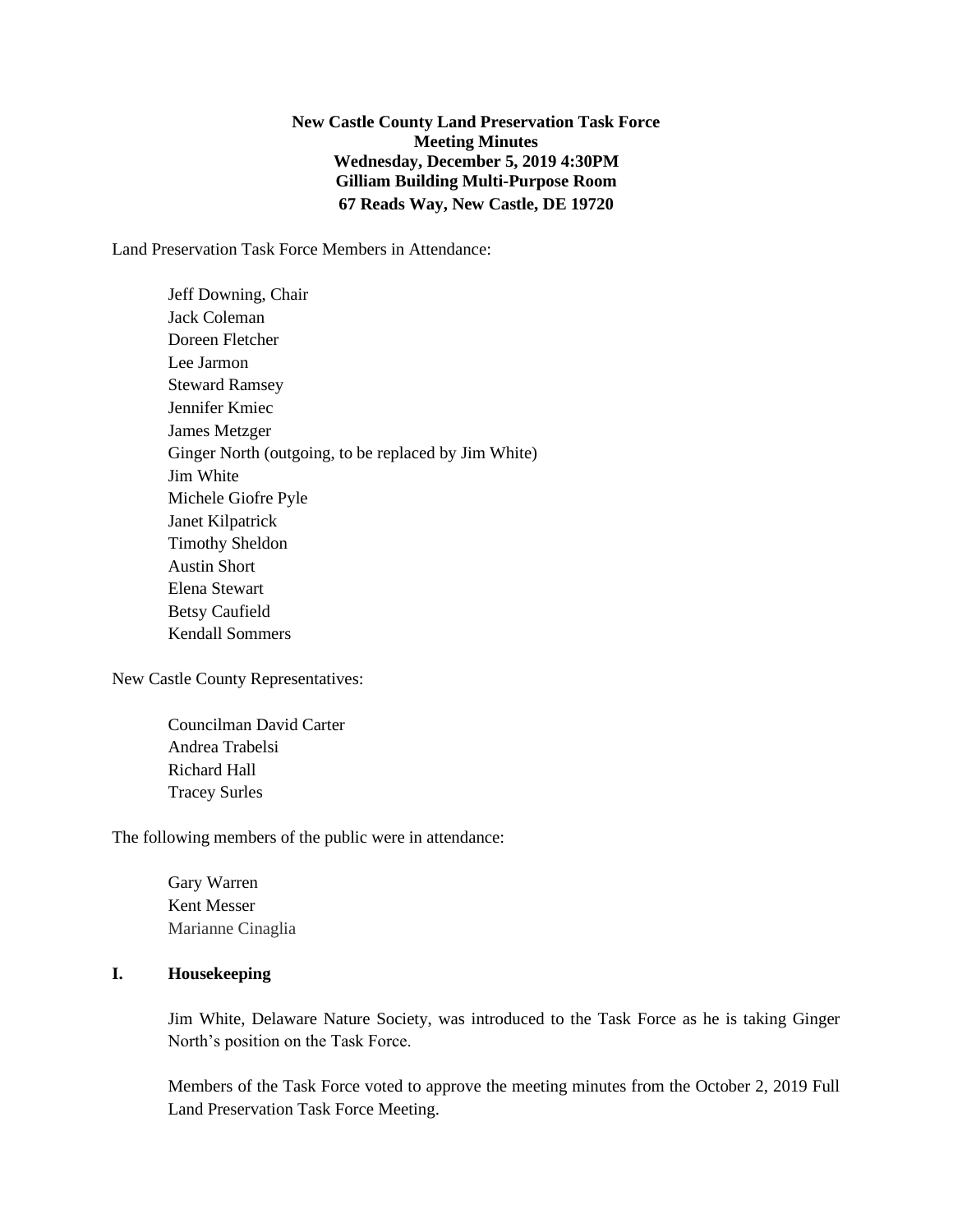## **II. Task Force Subcommittee Report-Out**

#### A. Agricultural Subcommittee

Stewart Ramsey, chair of the Agricultural Subcommittee, gave a brief update of the November 13, 2019 meeting. Gary Warren and Bill Powers contributed to the meeting. Mr. Ramsey outlined how the use of TDRs were discussed as a tool to preserve farmland. He stated that he would like to plan an agricultural summit to discuss policy, tools, existing and visit farms in New Castle County. Mr. Ramsey stated he has also researched other agricultural land preservation programs in different states to help compare with efforts in Delaware, as well as to further establish well-defined goals for an agricultural program.

#### B. Open Space Subcommittee

Ms. Sommers provided a brief update on the previous Open Space subcommittee meeting. She stated that the subcommittee are working on developing criteria of what open space should be protected and how it should be protected. She stated that they subcommittee has begun drafting questions for a survey in order to assess what the residents of New Castle County think should be preservation priorities. The subcommittee has discussed open space protection for parks, habitat, wildlife, water quality, and other environmental aspects.

#### C. Funding Subcommittee

Jeff Downing, chair of the funding subcommittee, gave a brief update on the October 30, 2019 meeting. He stated at the last meeting, the subcommittee discussed a number of different funding mechanisms, including park districts, referendums, land trusts, preservation grants and preservation easements. He outlined how different types of land preservation may be handled through different mechanisms, however many of these mechanisms are largely tied to open space preservation. Mr. Ramsey offered that as funding is considered, so should the changing characteristics of farmland and farming technology. Mr. Short stated the task force should also consider the future of lands owned by the State and County that are currently farmed, but may not always remain farms.

### D. Overall Status of Task Force

The Task Force discussed the handouts provided by the New Castle County staff, which included a GANT Chart and draft outline for a task force report. Mr. Downing described the timeline proposed for the Task Force and asked the members to take a look at the overall work plan and provide feedback. Mr. Sheldon indicated interest in public surveys, as he eager to know what his constituents think about land preservation and how it should be funded. Ms. Sommers and Ms. Caufield directed the Task Force to review the items in the DropBox, and indicated that as information is received, it will be uploaded to the DropBox.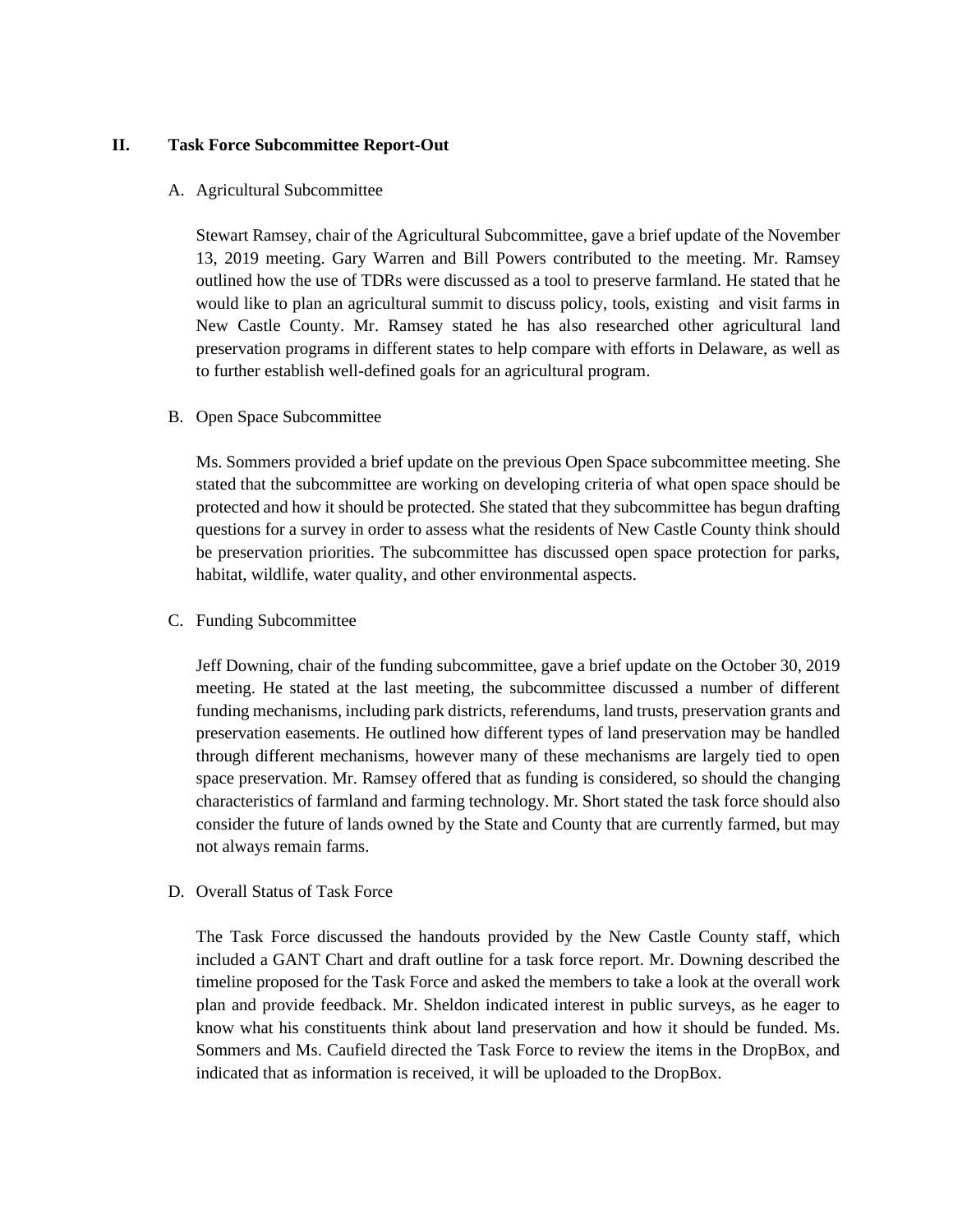## **III. Preservation Criteria and Selection – Presentation by Kent Messer**

Prior to his presentation, Mr. Messer stated that a number of detailed surveys had been completed in recent years by Josh Duke. The surveys were funded by the Department of Agriculture and outline many of the potential survey questions the Task Force has been discussing.

Mr. Messer gave his presentation, which included best practices and economic strategy in regards to developing a prioritization and selection approach for land preservation. Such practices included identifying what you want to preserve (the criteria that's important to the task force/public in terms of achieving program goals), putting it into a numeric scoring method, and optimizing the selection to achieve best ROI (how to spend the limited funds). He noted that the examples and strategies presented should be utilized as tools, not

Discussion following the presentation included:

- David Carter What about the landowners? It's important to develop the relationship with those potential property owners who would be interested in and willing to participate in the program. He stated the preservation program needs to be appealing to a significant number of people/the target audience to ensure it's successful.
- Jeff Downing How do you factor in timing of acquiring land when they are available at different points in time?
	- o Mr. Messer stated that aspect is always a challenge. The examples he presented use an enrollment period in year to year cycles. This part of the process is probably the spot where non-profits can step in to bridge between years to ensure priority areas can be protected and then transferred to the government if that's needed/desired.
- How should the County use optimization to preserve land
- Importance of criteria to be established to target preservation areas
- Agricultural report from the DE Dept. of Agriculture

# **IV. Public Input & Survey Discussion**

The Task Force discussed how to approach and develop a public survey in hopes to gather data and priorities for the residents of New Castle County. Andrea Trabelsi provided an update on survey services from the University of Delaware, which would take roughly five months and cost roughly \$30,000 at a minimum. Other services such as Survey Monkey could be utilized, as well as putting a survey in a sewer bill. Mr. Jarmon stated the importance of ensuring the survey reaches everyone in the community.

The Task Force discussed developing questions and deciding what sort of information they want to know. What does the public really value (parks, wild open spaces, etc.)? The Task Force members recommended the use of civic associations, the library system, and the master planning process.